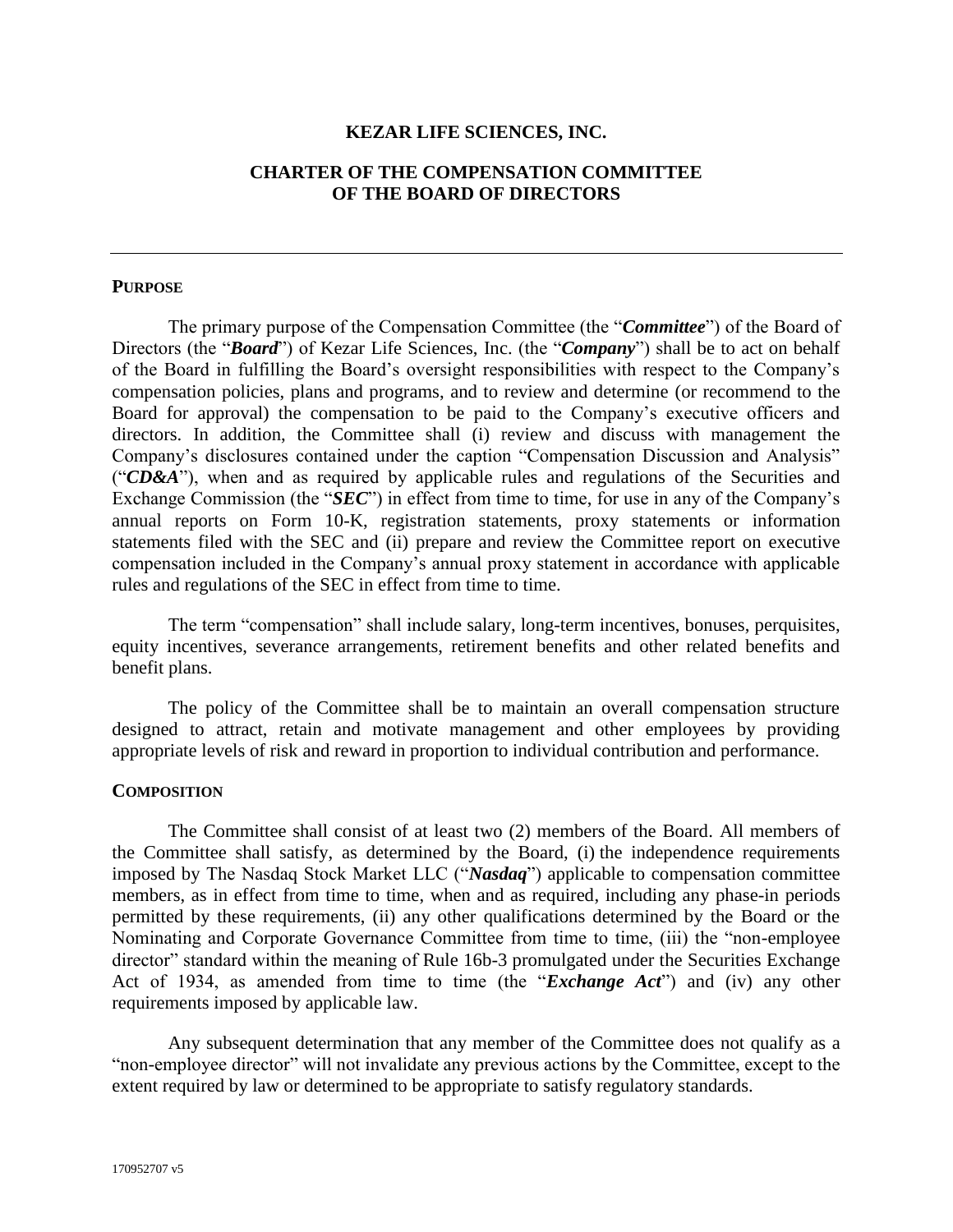The members of the Committee shall be appointed by and serve at the discretion of the Board. Vacancies occurring on the Committee shall be filled by the Board. The Committee's chairperson shall be appointed by the Board, or if the Board does not do so, the Committee members shall designate a chairperson by vote of a majority of the full Committee.

#### **MEETINGS AND MINUTES**

The Committee shall hold such regular or special meetings as its members shall deem necessary or appropriate, but in no event shall it meet less than annually. Any member of the Committee or the Board may call a meeting of the Committee.

Minutes of each meeting of the Committee shall be prepared and distributed to each director of the Company and the Secretary of the Company promptly after each meeting. The chairperson of the Committee shall report to the Board from time to time and whenever requested to do so by the Board.

### **AUTHORITY**

Each member of the Committee shall have full access to all books, records, facilities and personnel of the Company as deemed necessary or appropriate by any member of the Committee to discharge his or her responsibilities hereunder, including human resources personnel preparing the CD&A for inclusion in the Company's filings with the SEC when and as required.

The Committee shall have authority to pay, at the expense of the Company, ordinary administrative expenses that the Committee deems necessary or appropriate in carrying out its duties, unless prohibited by Nasdaq listing rules or applicable law. Except as limited by applicable law, rules and regulations, the Committee shall have authority to request that any of the Company's personnel, counsel, accountants or investment bankers, or any other consultant or advisor to the Company, attend any meeting of the Committee or meet with any member of the Committee or any of its Compensation Consultants.

The Committee may form and delegate authority to subcommittees as appropriate (but only to the extent consistent with the Company's amended and restated certificate of incorporation, amended and restated bylaws (the "*Bylaws*"), Corporate Governance Guidelines (as defined below), rules of Nasdaq and other applicable law), including, but not limited to a subcommittee composed of one or more members of the Board or officers of the Company to grant stock awards under the Company's equity incentive plans to persons who are not then subject to Section 16 of the Exchange Act. Without limiting the generality of the foregoing, the Committee may form and delegate authority to a committee composed solely of employees of the Company to serve as an administrative and/or investment committee, with fiduciary responsibilities under the Employee Retirement Income Security Act of 1974 ("*ERISA*"), with respect to one or more Company plans that are subject to ERISA. Delegation by the Committee to any subcommittee shall not limit or restrict the Committee on any matter so delegated, and, unless the Committee alters or terminates such delegation, any action by the Committee on any matter so delegated shall not limit or restrict future action by such subcommittee on such matters. The operation of the Committee shall be subject to the Bylaws as in effect from time to time and Section 141 of the Delaware General Corporation Law (or any successor section). The approval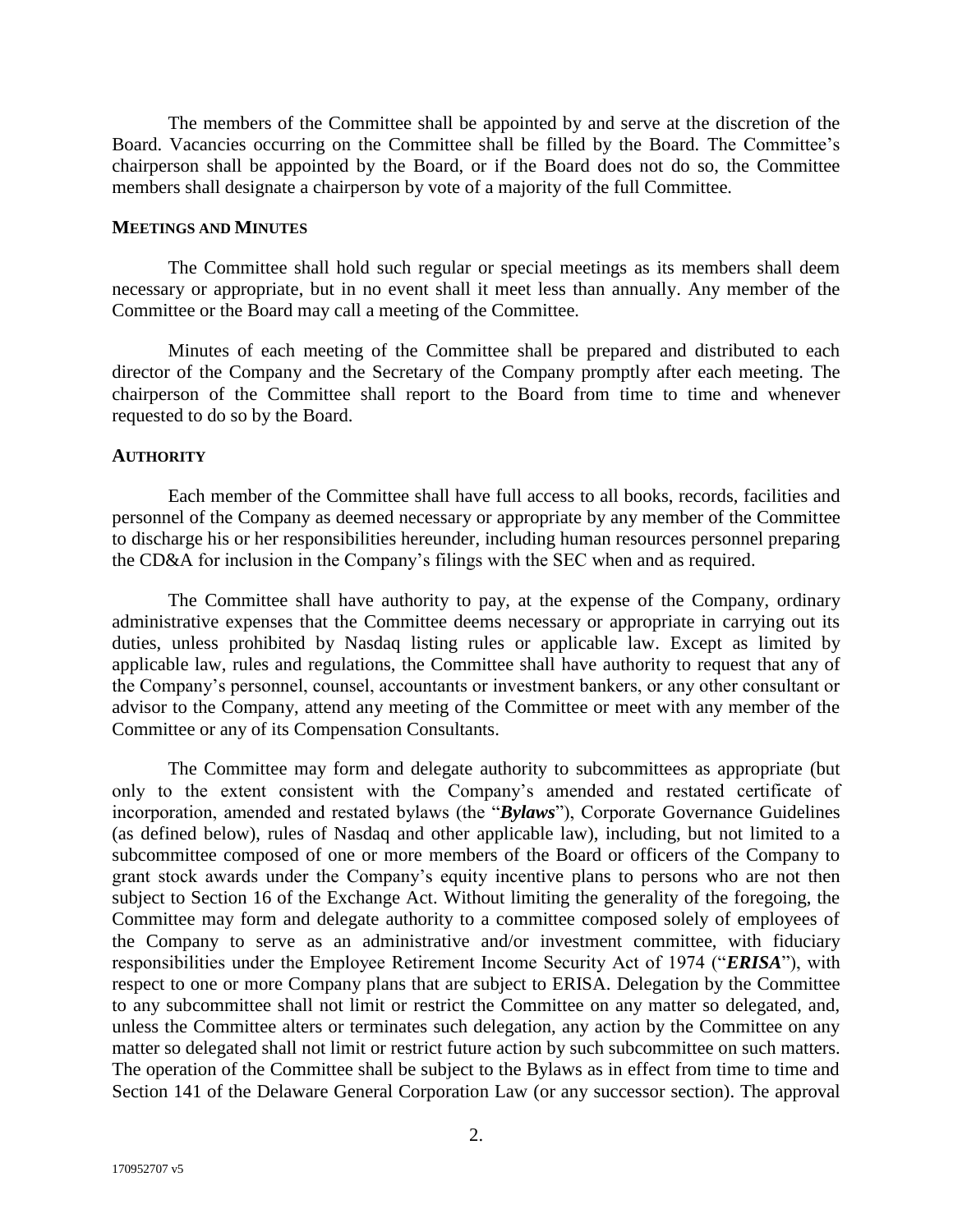of this charter by the Board shall be construed as a delegation of authority to the Committee with respect to the responsibilities set forth herein.

## **RESPONSIBILITIES**

To implement the Committee's purpose, the Committee shall have the following responsibilities. The Committee may supplement and deviate from these activities as appropriate under the circumstances (except as otherwise required by applicable law or the requirements of any stock exchange on which any of the Company's capital stock is then listed):

**1.** *Overall Compensation Strategy.* The Committee shall review, modify (as needed) and approve, or review and recommend, as applicable, the overall compensation strategy and policies for the Company, including:

- reviewing and approving, or reviewing and recommending to the Board for approval, annual corporate goals and objectives relevant to the compensation of the Company's Chief Executive Officer (the "*CEO*") and, to the extent applicable, other executive officers and senior management, as appropriate;
- evaluating and approving, or recommending to the Board for approval, the Company's performance against corporate goals and objectives;
- evaluating and approving, or recommending to the Board for approval, the compensation plans and programs advisable for the Company, as well as evaluating and approving, or recommending to the Board for approval, the modification or termination of existing plans and programs;
- establishing policies with respect to equity compensation arrangements with the objective of appropriately balancing the perceived value of equity compensation and the dilutive and other costs of that compensation to the Company;
- reviewing compensation practices and trends to assess the adequacy and competitiveness of the Company's executive compensation programs among comparable companies in the Company's industry; however, the Committee shall exercise independent judgment in determining the appropriate levels and types of compensation to be paid;
- reviewing and approving the terms of any employment agreements, severance arrangements, change-of-control protections and any other compensatory arrangements (including, without limitation, perquisites and any other form of compensation) for the Company's executive officers and other senior management, as appropriate, which includes the ability to adopt, amend and terminate such agreements or arrangements;
- reviewing and approving any compensation arrangement for any executive officer involving any subsidiary, special purpose or similar entity, taking into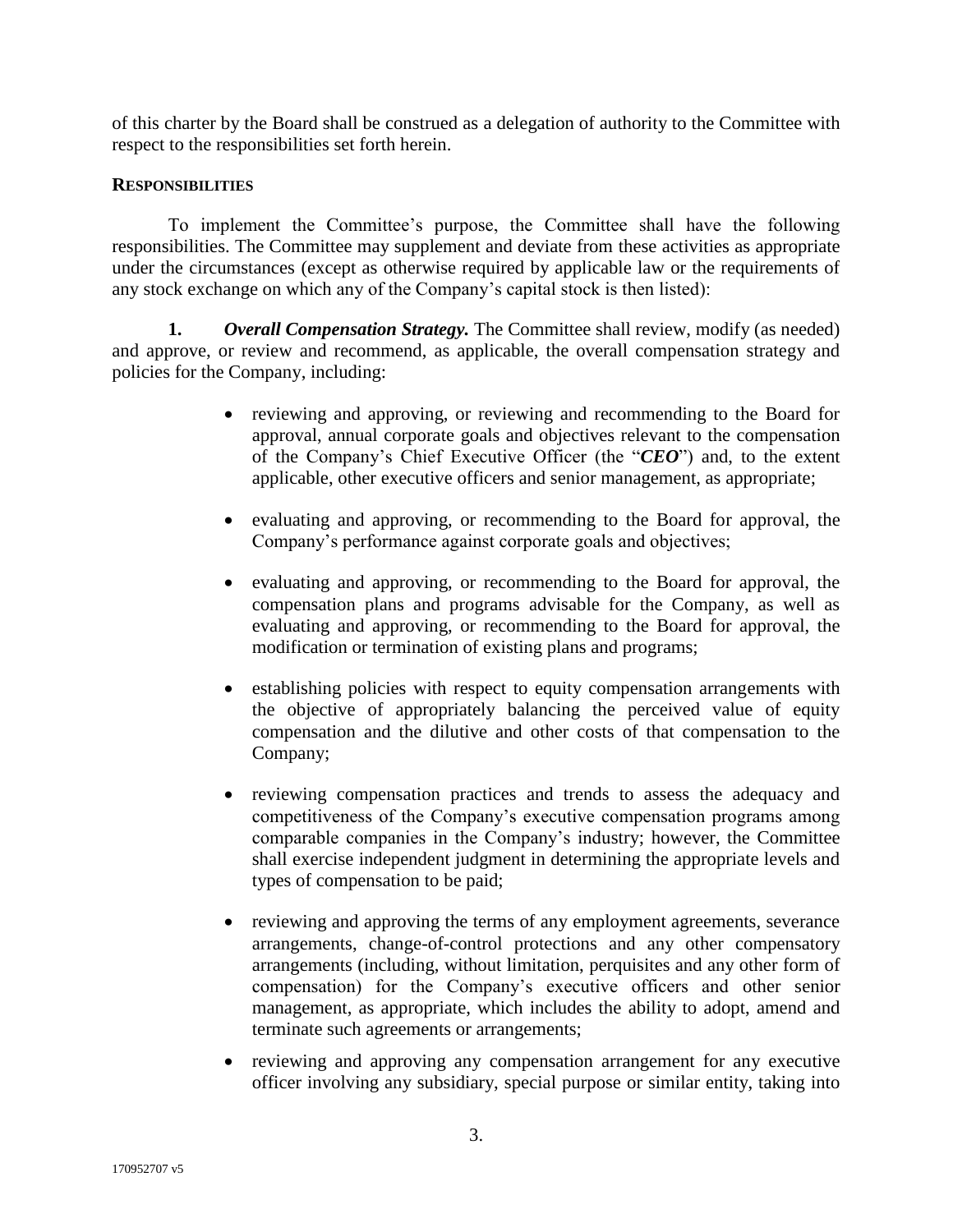account the potential for conflicts of interest in such arrangements and whether the arrangement has the potential to benefit the Company;

- monitoring the Company's compliance with the requirements of the Sarbanes Oxley Act of 2002 relating to loans to officers and directors and with all other applicable laws affecting employee compensation and benefits;
- reviewing the Company's practices and policies of employee compensation as they relate to risk management and risk-taking incentives, to determine whether such compensation policies and practices are reasonably likely to have a material adverse effect on the Company;
- review and consider the results of any advisory vote on executive compensation if required by Section 14A of the Exchange Act and the rules and regulations promulgated thereunder; and
- evaluating the efficacy of the Company's compensation policy and strategy in achieving expected benefits to the Company and otherwise furthering the Committee's policies.

**2.** *Compensation of Chief Executive Officer.* The Committee shall determine and approve, or review and recommend to the Board for approval, the compensation and other terms of employment of the Company's CEO and shall evaluate the CEO's performance in light of relevant corporate goals and objectives, taking into account, among other things, the policies of the Committee and the CEO's performance in:

- fostering a corporate culture that promotes the highest level of innovation, integrity and the highest ethical standards;
- developing and executing the Company's long-term strategic plan and conducting the business of the Company in a manner appropriate to enhance long-term stockholder value;
- achieving specified corporate goals and objectives; and
- achieving other individual or corporate goals and objectives deemed relevant to the CEO as established by the Committee.

In determining any long-term incentive component of the CEO's compensation, the Committee should seek to achieve an appropriate level of risk and reward, taking into consideration the Company's long-term performance, need for a sustainable pipeline of products and relative stockholder return, the potential benefits and costs to the Company of the award, the value of similar incentive awards given to chief executive officers of comparable companies, the awards given to the CEO in past years and such other criteria as the Committee deems advisable. Based on its evaluation, the Committee shall determine and approve, or recommend to the Board for determination and approval, the compensation and other terms of employment of the CEO. The CEO may not be present during the voting or deliberations regarding his or her compensation.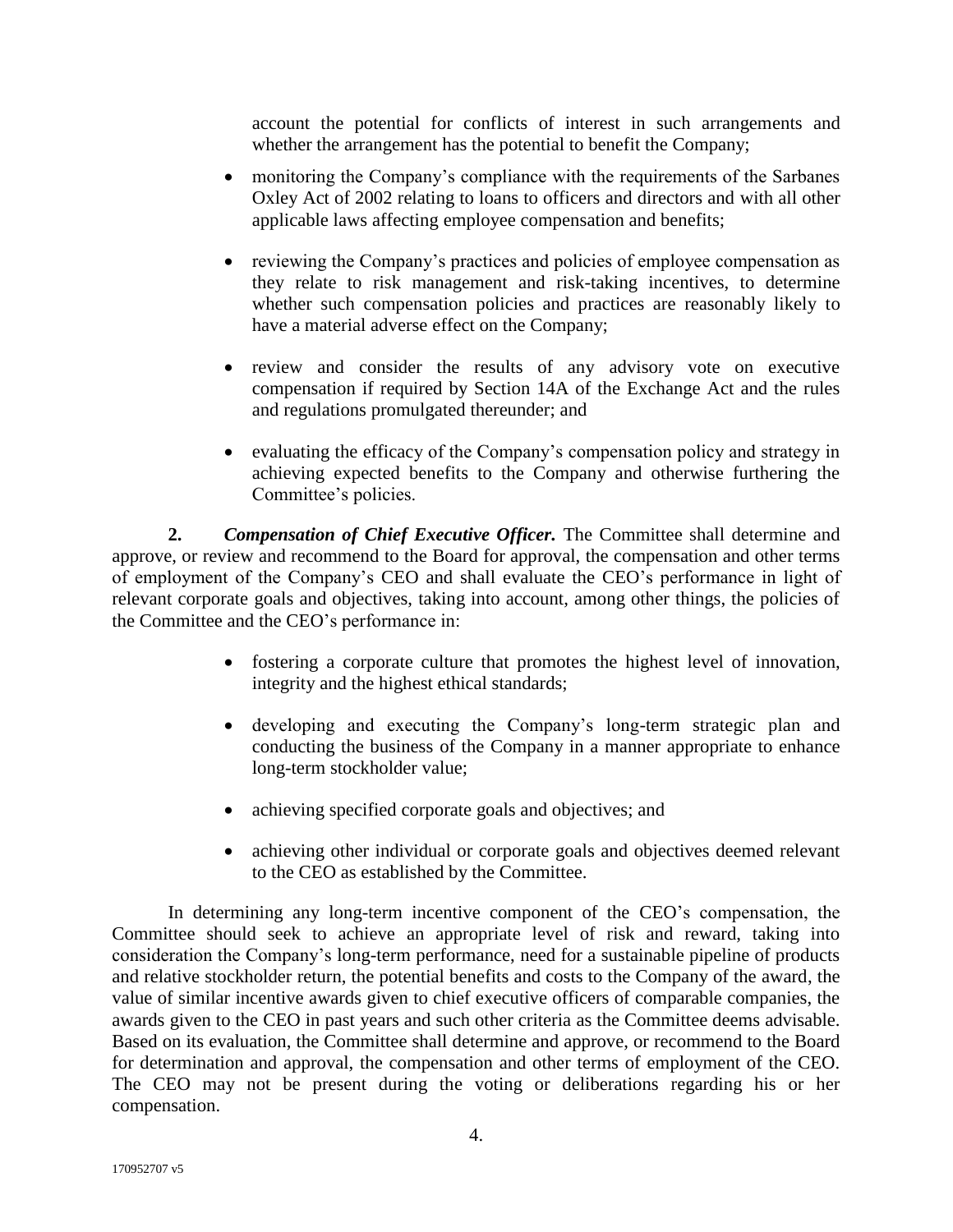**3.** *Compensation of Other Officers and Senior Management.* The Committee shall evaluate and approve, or recommend to the Board for approval, the achievement of individual performance goals and objectives of the Company's other officers (as that term is defined in Section 16 of the Exchange Act and Rule 16a-1 thereunder) and other senior management, as appropriate, that are established annually by the CEO. The Committee shall determine and approve, or review and recommend to the Board for approval, all elements of the compensation and other terms of employment of these executive officers and other senior management, as appropriate, taking into consideration the person's success in achieving his or her individual performance goals and objectives and the corporate goals and objectives deemed relevant to the person as established by the Committee or the Board, as appropriate, and in fostering a corporate culture that promotes the highest level of innovation, integrity and the highest ethical standards. In evaluating and determining, or making recommendations regarding, officer compensation, the Committee may, at its sole discretion, give consideration to the recommendations of the CEO.

**4.** *Compensation of Directors.* The Committee shall review and recommend to the Board the type and amount of compensation to be paid or awarded to non-employee Board members, including any consulting, retainer, meeting, committee and committee chair fees, as well as equity awards.

**5.** *Selection of Compensation Consultants, Legal Counsel and Other Advisors.* The Committee shall have the authority to obtain, at the expense of the Company, advice and assistance from internal or external legal, accounting or other advisors, experts and consultants (collectively, "*Compensation Consultants*") as the Committee deems necessary or appropriate for carrying out its duties under this charter. The Committee shall have direct responsibility for the appointment, compensation and oversight of the work of Compensation Consultants. Such Compensation Consultants shall report directly, and be accountable, to the Committee. The Committee may retain, or receive advise from, Compensation Consultants only after assessing the independence of such person in accordance with Nasdaq Listing Rule 5605(d)(3) or the requirements of any stock exchange on which any of the Company's capital stock is listed. However, nothing in this provision requires that any Compensation Consultants be independent. The Committee need not conduct this independence assessment with respect to: (a) the Company's in-house legal counsel; or (b) any Compensation Consultant whose role is limited to (i) consulting on any broad-based plan that does not discriminate in scope, terms or operation in favor of executive officers or directors of the Company and that is available generally to all salaried employees or (ii) providing information that either is not customized for a particular company or that is customized based on parameters that are not developed by the Compensation Consultant and about which the Compensation Consultant does not provide advice. The Committee shall have sole authority to approve the reasonable fees and the other terms and conditions of such engagement, including authority to terminate the engagement. The Company must provide for appropriate funding, as determined by the Committee, for payment of reasonable compensation to any such Compensation Consultant retained by the Committee. Nothing in this provision requires the Committee to implement or act consistently with the advice or recommendations of any Compensation Consultant or affects the ability or obligation of the Committee to exercise its own judgment in fulfillment of its duties.

**6.** *Administration of Benefit Plans.* The Committee shall have full power and authority to adopt, amend and terminate the Company's stock option plans, stock appreciation